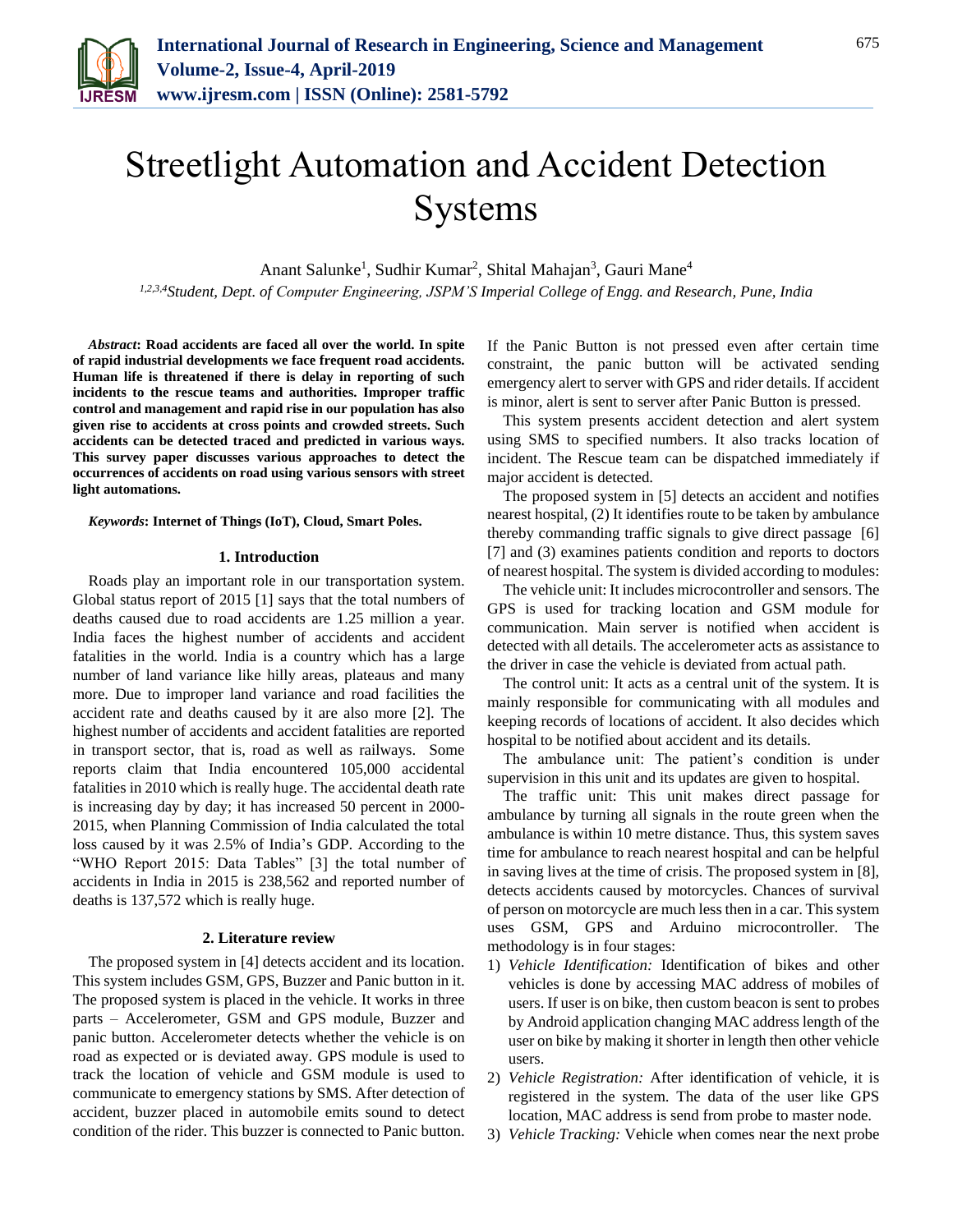

from previous probe, its details are compared to identify the vehicle in database and if match is found, connection with the next probe is maintained and details of vehicles is shared with respective probes.

4) *Vehicle Alerting:* The master node has data related to vehicle like past and present location, moving direction and speed. If master node detects motorcycle and other vehicles within 20 meters radius, it sends alert to the driver through probe and notifies the driver by android application which conveys the message through speaker.

This system clearly focuses on prevention of accident among vehicles and motorcycles. GSM technology is used for communication and IoT as cloud storage.

The proposed system in [9] saves energy by optimized automation of Street Light. Better control and automation is possible by this system. This system can control 4 to 8 street lights. This system includes Arduino microcontroller, Wi-Fi module, relays, LDR, temperature and humidity sensor. The conventional lamps are replaced with smart LED lights which provide better illumination. This system controls the light switch with the help of light in its surrounding. All the lights are connected to relays which when commanded performs ON/OFF action on lights. When surrounding light is present, no lights are ON. This action is decided with the help of LDR sensor. The system is divided in following units:

- 1) *LDR:* This sensor is used to sense light in the surrounding of system. It works as light detector.
- 2) *Arduino Controller:* It is used as microcontroller in the system.
- 3) *Relay:* It is used as switches to perform ON/OFF action on lights when commanded by microcontroller.
- 4) *Wi-Fi module:* It is used for communicating microcontroller with the central server for data exchange and storage.
- 5) *Humidity Sensor:* It is used to detect and observe humidity surrounding the device.
- 6) *Central Server:* It acts as the main central device of the system which communicates with others and collects results and status on the microcontrollers. It is also used to display results and status to end users by web application or mobile apps.

This system provides a cost efficient solution for street light automation. It also uses LED lights reducing CO2 emissions. By this system, humidity and temperature of certain area can be monitored. The initial cost and maintenance are disadvantages of this system.

The proposed system in [10] used solar panels for efficient utilization of solar energy. It used 8052 series microcontroller. Sensors are positioned on either side of the roads to detect movements of vehicle and pass commands to microcontroller to switch ON/OFF the lights accordingly. Lights are turned ON only if motion of vehicle is detected. Else, all the lights are turned OFF in absence of vehicle motion even it is night time or dark weather conditions.

This system saves energy by being self-sustained as it uses

solar energy. It also uses only when vehicle's motion is detected thereby avoiding wastage of energy.

The proposed system in [11] used GSM technology for communication and many other sensors. The system included a server microcontroller, and various sensors like smoke sensor, noise sensor, light sensor etc… to calculate various parameters. This system is able to detect surrounding temperatures, noise intensities and alert the system if something goes wrong. The disadvantage of this system was that the GSM modem has to be implemented in each streetlight raising the implementation cost. As this model used lots of different sensors for detection and monitoring of its surrounding, it is more costly to maintain too.

#### **3. Proposed system**

Our proposed system would be integration of street light automation and accident detection system. This will facilitate easy detection and management of accident crisis on streets with energy conservation. The model will detect the accidents by analyzing variation in sound signatures surrounding the device on the road. All the nodes of the system will be controlled by central server. Alert buzzers placed on poles notifying people in surrounding about accident occurred in direction they are heading. The access of the cloud will be given to respective Authority for monitoring incident's spot and managing traffic accordingly. The System will be controlling the intensity of streetlights by using LDR sensors.

*A. Advantages and disadvantages*

Advantages

- Fast accident detection.
- User friendly GUI.
- Quick Reporting to Authorities.
- Detection of abnormal sound surrounding device. Disadvantages
- Need constant power and Internet access.
- Periodic maintenance is required.

### **4. Methodology**

The accident detection sensors in the proposed system are sound sensors, LDR sensor and Temperature sensor. The system is continuously monitoring the surrounding sound signatures with the help of different sound sensor. When a sound signature which is more than the threshold set on the devices which are mounted on street poles, an message of Accident Detected is passed to the central server by the IOT device via Internet. Server immediately shows status of Accident Detected on the respected pole and alert message to surrounding poles is sent by server. Meanwhile, buzzer is triggered at accident spot and red lights are activated notifying other vehicles about accident ahead. A manual switch is given at each pole to switch off the buzzer. The Street lights are controlled by the LDR sensor for its intensity as and when required. Alerts received by the server are shown on the